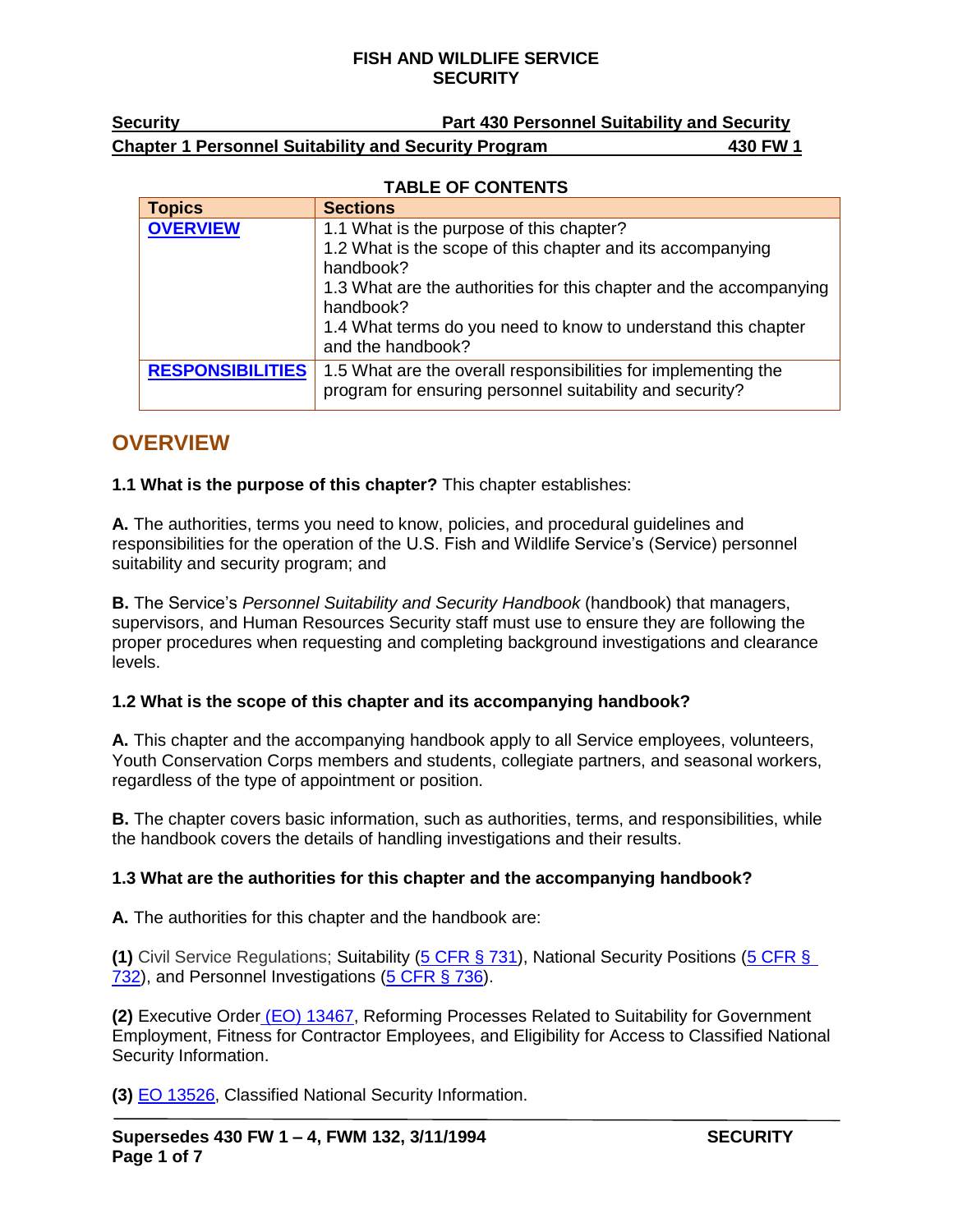# **Security Part 430 Personnel Suitability and Security Chapter 1 Personnel Suitability and Security Program 430 FW 1**

**(4)** [Homeland Security Presidential Directive \(HSPD\) 7:](https://www.dhs.gov/presidential-directives) Critical Infrastructure Identification, Prioritization, and Protection.

**(5)** [HSPD](https://www.dhs.gov/presidential-directives) 12: Policies for a Common Identification Standard for Federal Employees and Contractors.

**(6)** [441 Departmental Manual \(DM\),](https://www.doi.gov/elips/browse) Personnel Security and Suitability Program.

**B**. Nothing in this chapter or the handbook is intended to eliminate or modify any personnel suitability or security requirements established by law or EO.

## **1.4 What terms do you need to know to understand this chapter and the handbook?**

**A. Background Investigation.** A personnel fact-finding exercise conducted to meet the requirements of 5 CFR § [731 and 5 CFR](http://www.ecfr.gov/) § 732.

**B. Consultant/Contractor.** An individual performing a service under an agreement or contract with the Service.

**C. Derogatory Information.** Information that indicates a person's employment or continuing employment may not promote the efficiency of Federal service or may not be consistent with the interests of national security.

**D. National Security Clearance.** An administrative determination based on the results of an investigation that an individual is trustworthy so that the Service may grant him or her access to classified national security information required to perform his/her assigned duties. There are three clearance levels: Top Secret, Secret, and Confidential.

**E. National Security Position Sensitivity Designation.** The categorization of a position by the Service based on the potential damage a person occupying that position could do to national security if he/she mishandled information or duties. The Service makes this designation to ensure appropriate screening under **EO 13467**. There are three levels of sensitivity:

**(1)** Special Sensitive (SS),

**(2)** Critical Sensitive (CS), and

**(3)** Non-Critical Sensitive (NCS).

**F. Physical and/or Logical Access Investigation.** A type of background investigation necessary to obtain a personnel identification badge to access Government facilities and the network**.** Personnel must pass a National Agency Check with Written Inquiries (NACI)/Tier 1: physical or logical access investigation, or both, to get a Personal Identity Verification (PIV) card for long-term access to a Government facility and to access electronic information. This is not a security clearance.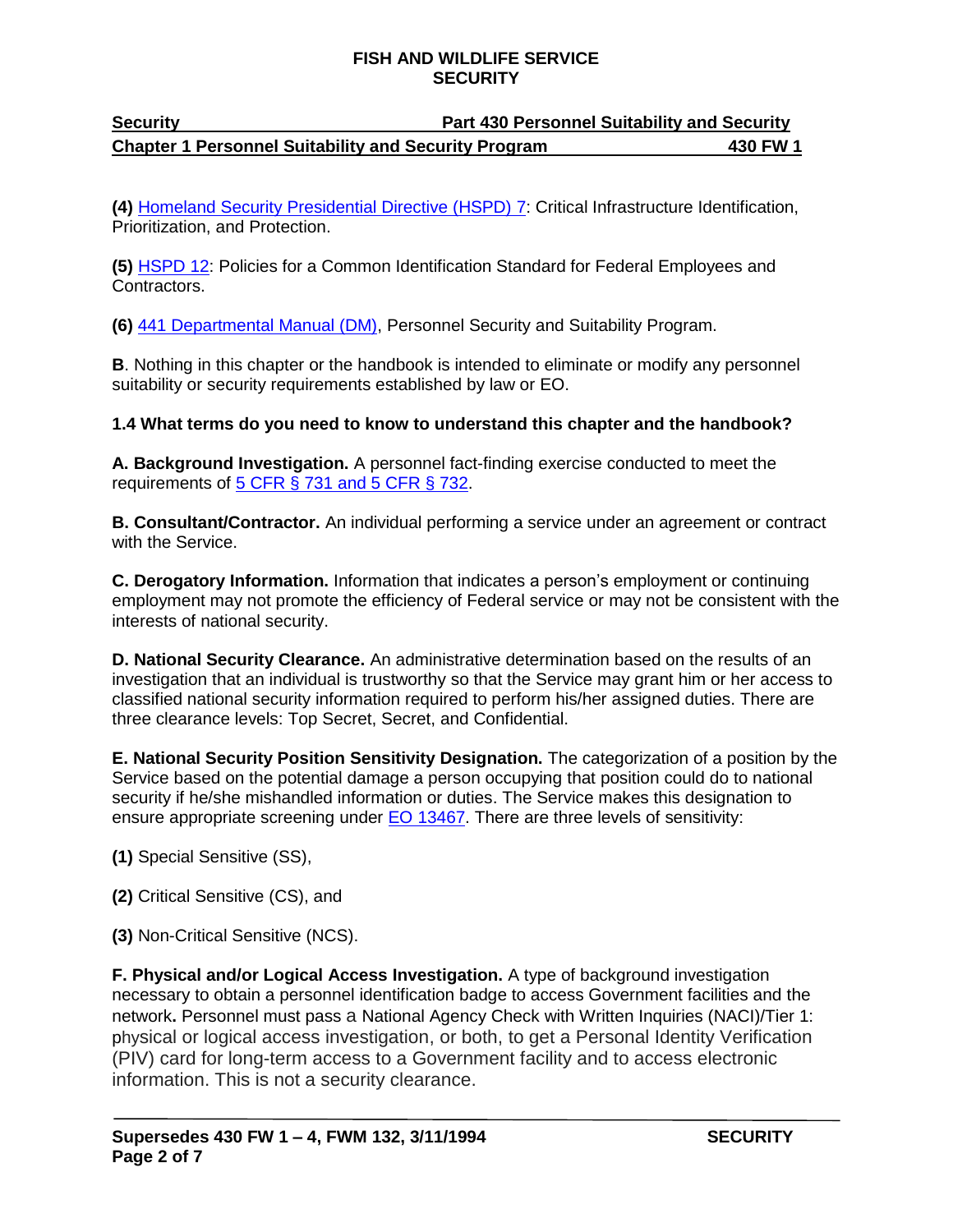| <b>Security</b>                                             | <b>Part 430 Personnel Suitability and Security</b> |
|-------------------------------------------------------------|----------------------------------------------------|
| <b>Chapter 1 Personnel Suitability and Security Program</b> | 430 FW 1                                           |

**G. Position Risk Levels.** The Position Designation System (PDS) evaluates the duties and responsibilities of a position to determine the degree of potential damage to the efficiency or integrity of the Service that could result from potential misconduct of an incumbent of a position. This establishes the risk level of that position. There are three levels of position risk: High Risk (HR), Moderate Risk (MR), and Low Risk (LR).

*In both this chapter and the handbook we use "HR" only to mean "High Risk," and we do not use it as an acronym for Human Resources, which we always spell out.*

**H. Post-placement Investigation.** A fact-finding exercise conducted after a person is hired or assigned to a specific position.

**I. Preplacement Investigation.** A fact-finding exercise conducted before a person is hired or assigned to a specific position.

**J. Public Trust Position.** A position that is considered either HR or MR.

**K. Suitability Position Risk Designations.** Risk designations are commensurate with the public trust responsibilities and attributes of the position as they relate to the efficiency of Federal service. Suitability risk levels are ranked according to the degree of adverse impact on the efficiency of Federal service that an unsuitable person could cause.

# <span id="page-2-0"></span>**RESPONSIBILITIES**

**1.5 What are the overall responsibilities for implementing the program for ensuring personnel suitability and security?** See Table 1-1.

| These employees                                            | Are responsible for                                                                                                        |
|------------------------------------------------------------|----------------------------------------------------------------------------------------------------------------------------|
| A. Director                                                | (1) Approving or declining to approve Servicewide policy, and                                                              |
|                                                            | (2) Ensuring there is Servicewide oversight and efficient<br>management of the personnel suitability and security program. |
| <b>B. The Assistant</b>                                    | (1) Overseeing the management of the personnel suitability and                                                             |
| Director-                                                  | security program,                                                                                                          |
| <b>Management and</b><br><b>Administration (AD-</b><br>MA) | (2) Designating a Service Security Officer and alternate, and                                                              |
|                                                            | (3) Ensuring full management commitment to the goals and<br>objectives of the program.                                     |

**Table 1-1: Responsibilities for Personnel Suitability and Security**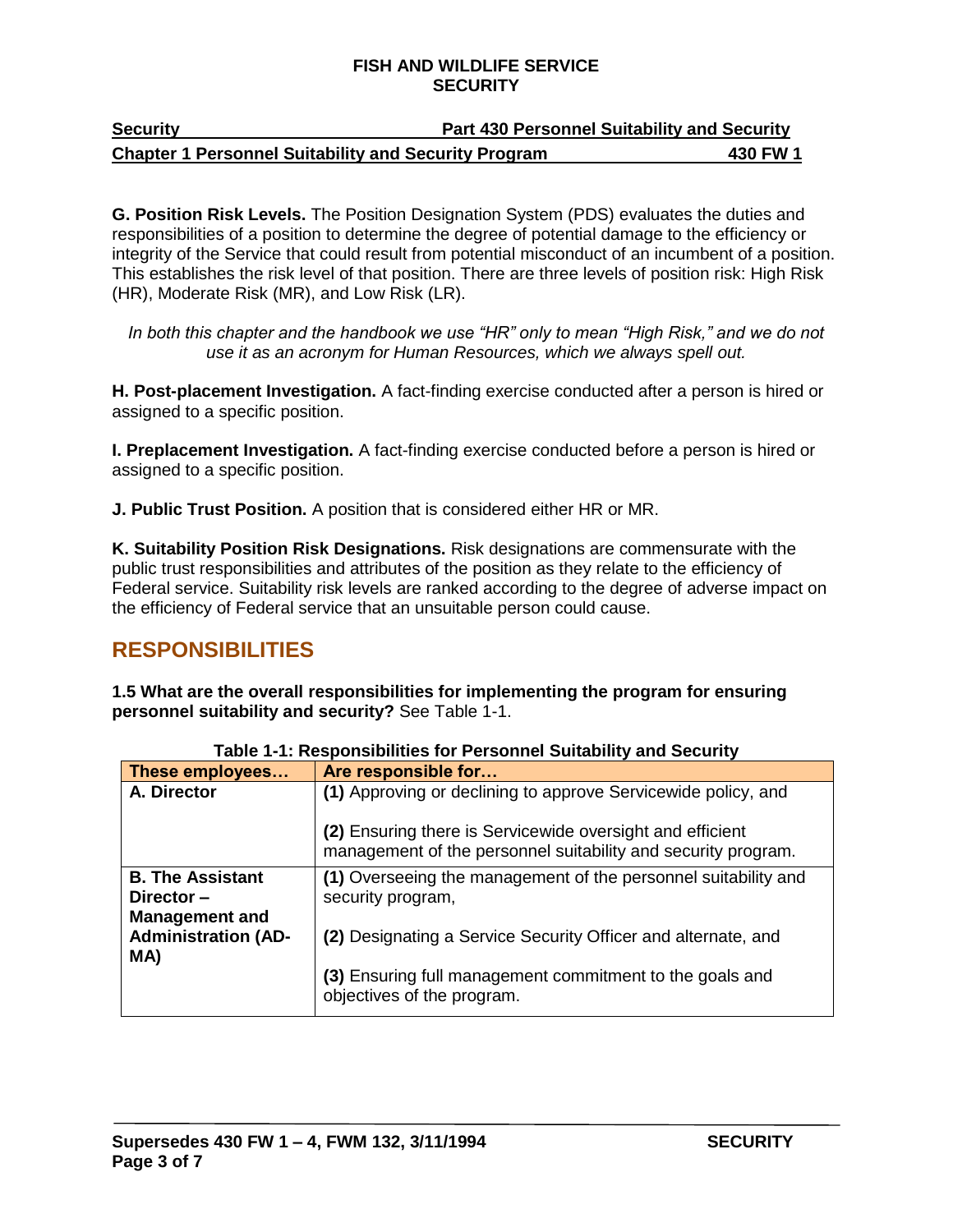| <b>Security</b>                                                              | <b>Part 430 Personnel Suitability and Security</b>                                                                                                                                                                                                                                                                                                                                                                                             |  |
|------------------------------------------------------------------------------|------------------------------------------------------------------------------------------------------------------------------------------------------------------------------------------------------------------------------------------------------------------------------------------------------------------------------------------------------------------------------------------------------------------------------------------------|--|
|                                                                              | <b>Chapter 1 Personnel Suitability and Security Program</b><br>430 FW 1                                                                                                                                                                                                                                                                                                                                                                        |  |
| These employees                                                              | Are responsible for                                                                                                                                                                                                                                                                                                                                                                                                                            |  |
| C. Chief, Human<br><b>Resources</b><br><b>Operations, under</b><br>the AD-MA | (1) Working with program managers and supervisors to implement<br>plans to ensure the assignment of position risk level designations<br>and position sensitivity designations are appropriate, and<br>coordinating with the Bureau Information Resources Security                                                                                                                                                                              |  |
|                                                                              | Administrator/Officer.<br>(2) Ensuring the Service Security Officer is promptly notified of all<br>relevant personnel actions for SS, CS, and NCS (national<br>security) and HR and MR (public trust) positions and sending a<br>copy of the Notification of Personnel Action, Standard Form (SF)-<br>50, to the Service Security Officer. Relevant personnel actions<br>include, but are not limited to, the following:<br>(a) Reassignments, |  |
|                                                                              | (b) Promotions,<br>(c) Details,                                                                                                                                                                                                                                                                                                                                                                                                                |  |
|                                                                              | (d) Transfers, and<br>(e) Separations.                                                                                                                                                                                                                                                                                                                                                                                                         |  |
|                                                                              | (3) Ensuring position risk and sensitivity designation information is<br>entered into the Federal Personnel and Payroll System (FPPS);<br>included on vacancy announcements; and recorded on Requests<br>for Personnel Action (SF-52), Notifications of Personnel Action<br>(SF-50), and Position Descriptions (Optional Form (OF)-8).                                                                                                         |  |
|                                                                              | (4) Ensuring vacancy announcements for SS, CS, and HR<br>positions state that the appointment is contingent on a favorably<br>adjudicated preplacement investigation.                                                                                                                                                                                                                                                                          |  |
|                                                                              | (5) Ensuring the required investigation is conducted for Non-<br>Sensitive /Low Risk (NS/LR) positions.                                                                                                                                                                                                                                                                                                                                        |  |
|                                                                              | (6) Ensuring suitability adjudication or adverse actions for NS/LR<br>positions are completed in accordance with 5 CFR § 731 and 5<br><b>CFR § 732.</b>                                                                                                                                                                                                                                                                                        |  |
|                                                                              | (7) Ensuring that the individuals reviewing and adjudicating<br>investigations have undergone favorable background<br>investigations commensurate with the scope and coverage of the<br>risk of the investigations they are handling.                                                                                                                                                                                                          |  |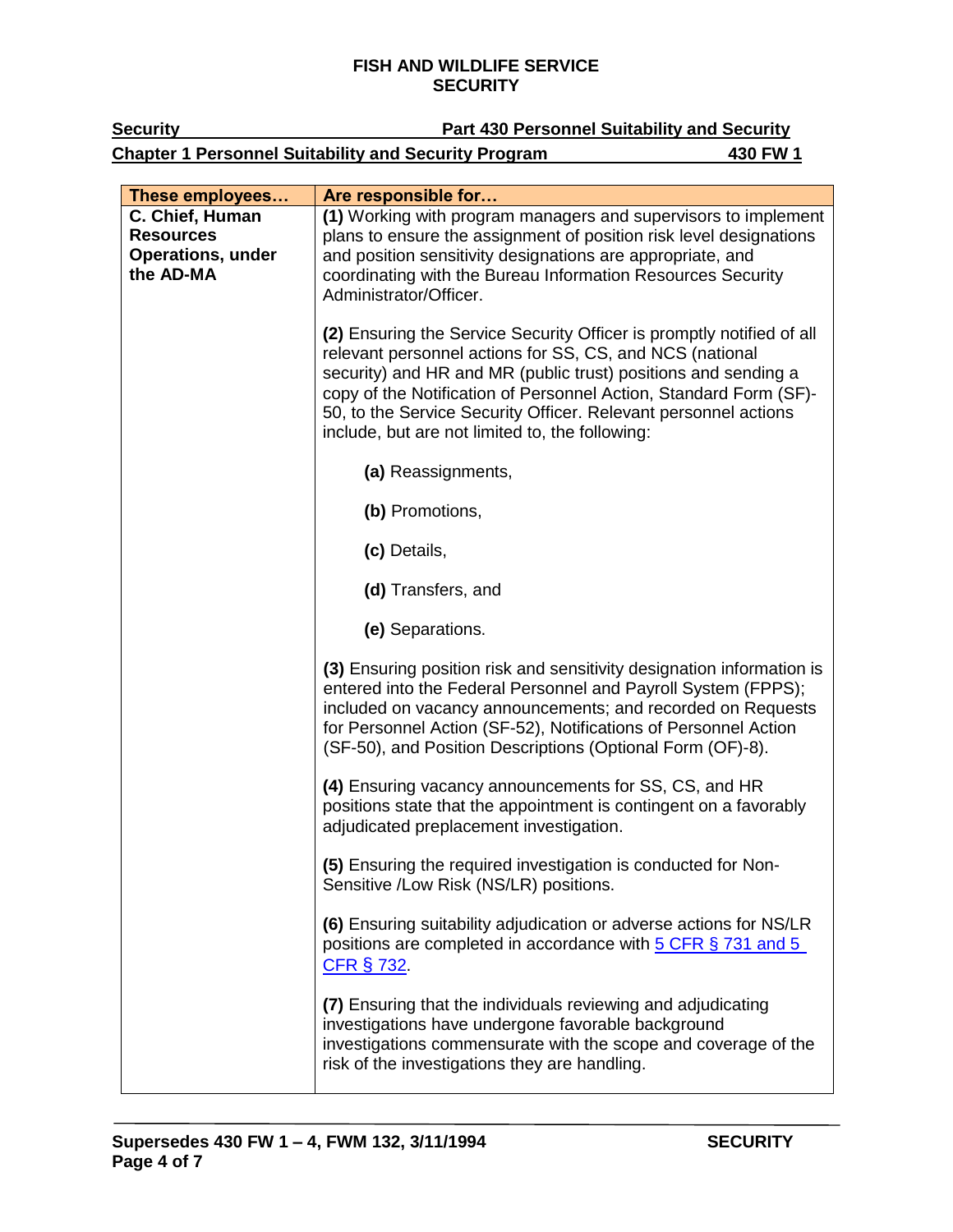| <b>Security</b>                                                                                            | <b>Part 430 Personnel Suitability and Security</b>                                                                                                                                                                                                                                          |
|------------------------------------------------------------------------------------------------------------|---------------------------------------------------------------------------------------------------------------------------------------------------------------------------------------------------------------------------------------------------------------------------------------------|
|                                                                                                            | <b>Chapter 1 Personnel Suitability and Security Program</b><br>430 FW 1                                                                                                                                                                                                                     |
|                                                                                                            |                                                                                                                                                                                                                                                                                             |
| These employees                                                                                            | Are responsible for                                                                                                                                                                                                                                                                         |
|                                                                                                            | (8) Maintaining appropriate personnel file documentation in<br>support of the program.                                                                                                                                                                                                      |
|                                                                                                            | (9) Maintaining a record of Office of Personnel Management<br>(OPM) investigations in the Electronic Official Personnel Folder<br>(eOPF), in accordance with the <b>OPM Guide to Personnel</b><br>Recordkeeping                                                                             |
|                                                                                                            | (10) Obtaining proper training covering program designation,<br>position risk and position sensitivity designation, suitability<br>adjudication and adverse actions, and other personnel suitability-<br>and security-related matters.                                                      |
|                                                                                                            | (11) Ensuring that employees responsible for reviewing,<br>adjudicating, and processing personnel suitability/security<br>investigations receive adequate training.                                                                                                                         |
| <b>D. Service Security</b><br><b>Officer (within</b><br><b>Human Resources</b><br><b>Operations, under</b> | (1) Overseeing, complying with, and inspecting security and<br>training procedures Servicewide to ensure that employees are<br>cognizant of their security responsibilities; and                                                                                                            |
| the AD-MA)                                                                                                 | (2) Managing the day-to-day operations of the personnel<br>suitability and security program, which include:                                                                                                                                                                                 |
|                                                                                                            | (a) Ensuring the program conforms to applicable directives.                                                                                                                                                                                                                                 |
|                                                                                                            | (b) Holding oversight and review authority for personnel<br>suitability and security, adjudication, position risk<br>designation, and position sensitivity designation.                                                                                                                     |
|                                                                                                            | (c) Ensuring investigations and reinvestigations are<br>conducted in accordance with OPM and Department of the<br>Interior (Department) investigative requirements.                                                                                                                         |
|                                                                                                            | (d) Reviewing and adjudicating investigations for positions<br>designated SS, CS, and NCS (national security).                                                                                                                                                                              |
|                                                                                                            | (e) Ensuring that the people who review and adjudicate<br>investigations for positions designated HR and MR (public<br>trust) and NS/LR have undergone a favorable background<br>investigation commensurate in scope and coverage with the<br>risk of the investigations they are handling. |
|                                                                                                            | (f) Granting national security clearances within the Service.                                                                                                                                                                                                                               |
|                                                                                                            | (g) Ensuring individuals granted security clearances are<br>briefed before they are given access to classified                                                                                                                                                                              |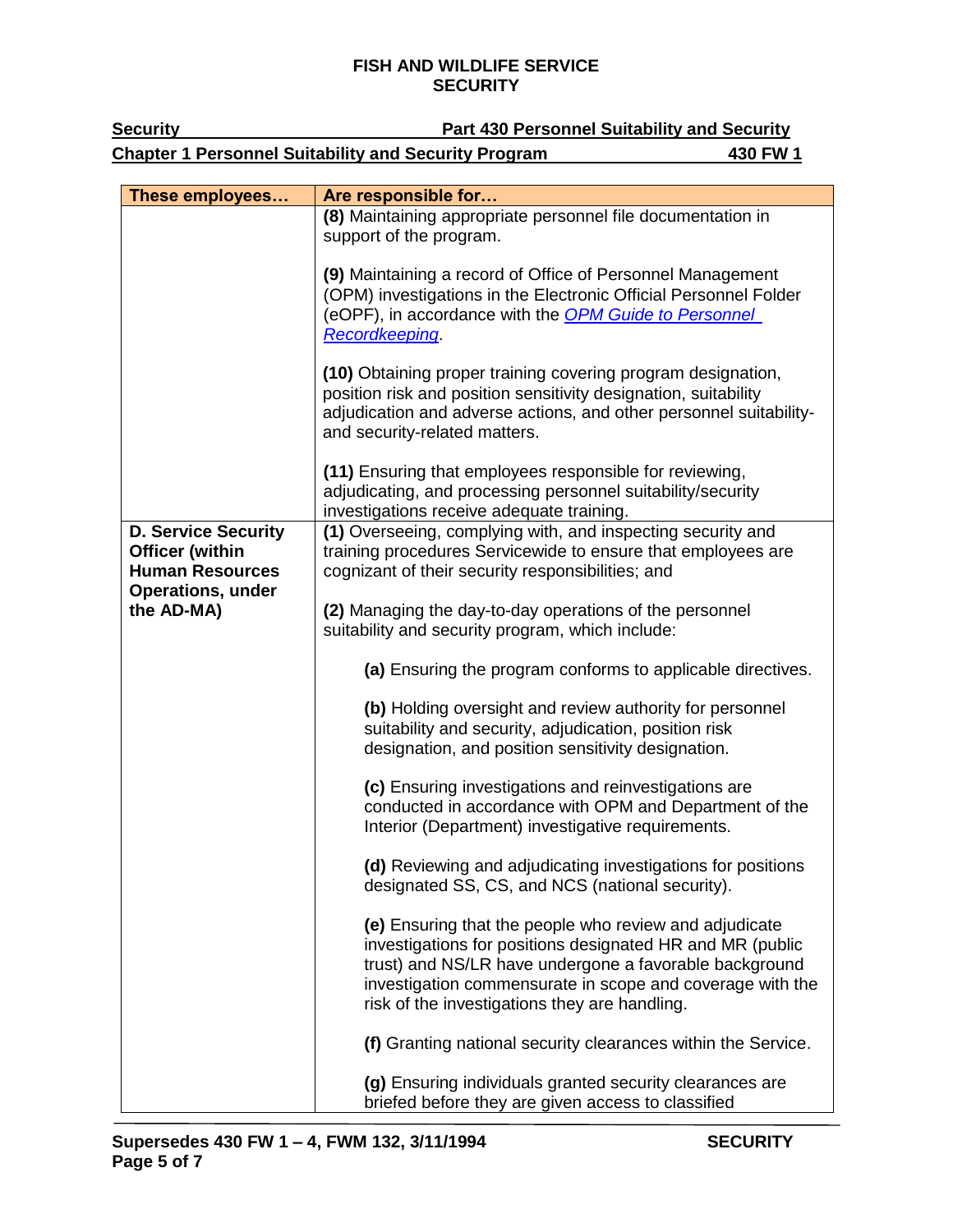| <b>Chapter 1 Personnel Suitability and Security Program</b> |                                                                                                                                                                                                                                                                                            | 430 FW 1 |
|-------------------------------------------------------------|--------------------------------------------------------------------------------------------------------------------------------------------------------------------------------------------------------------------------------------------------------------------------------------------|----------|
| These employees                                             | Are responsible for                                                                                                                                                                                                                                                                        |          |
|                                                             | information.<br>(h) Ensuring positions occupied by individuals granted<br>security clearances are periodically reviewed to determine a<br>continuing requirement for the clearance, and<br>administratively terminating or downgrading security<br>clearances that are no longer required. |          |
|                                                             | (i) Issuing certifications and recertifications for SS, CS, and<br>NCS (national security) and HR and MR (public trust)<br>positions.                                                                                                                                                      |          |
|                                                             | (j) Maintaining a master listing of SS, CS, and NCS (national<br>security) and HR and MR (public trust) positions, and a<br>central verification system for SS, CS, and NCS positions<br>requiring national security clearances.                                                           |          |
|                                                             | (k) Maintaining appropriate suitability/security file<br>documentation for each individual in an SS, CS, and NCS<br>(national security) and HR and MR (public trust) position.                                                                                                             |          |
|                                                             | (I) Providing guidance on personnel suitability and security<br>matters to the Chief, Human Resources Operations, and<br>other Human Resources managers as necessary.                                                                                                                      |          |
|                                                             | (m) Submitting personnel suitability and security reports to<br>OPM and the Department's Office of Law Enforcement and<br>Security, as required.                                                                                                                                           |          |
|                                                             | (n) Obtaining and certifying personnel investigation and<br>national security clearance information with other agencies<br>and bureaus, as required.                                                                                                                                       |          |
|                                                             | (o) Conducting security briefings/debriefings, as required,<br>and ensuring that employees with a security clearance<br>execute the Classified Information Nondisclosure<br>Agreement, SF-312, before accessing classified information.                                                    |          |

## **Security Part 430 Personnel Suitability and Security**